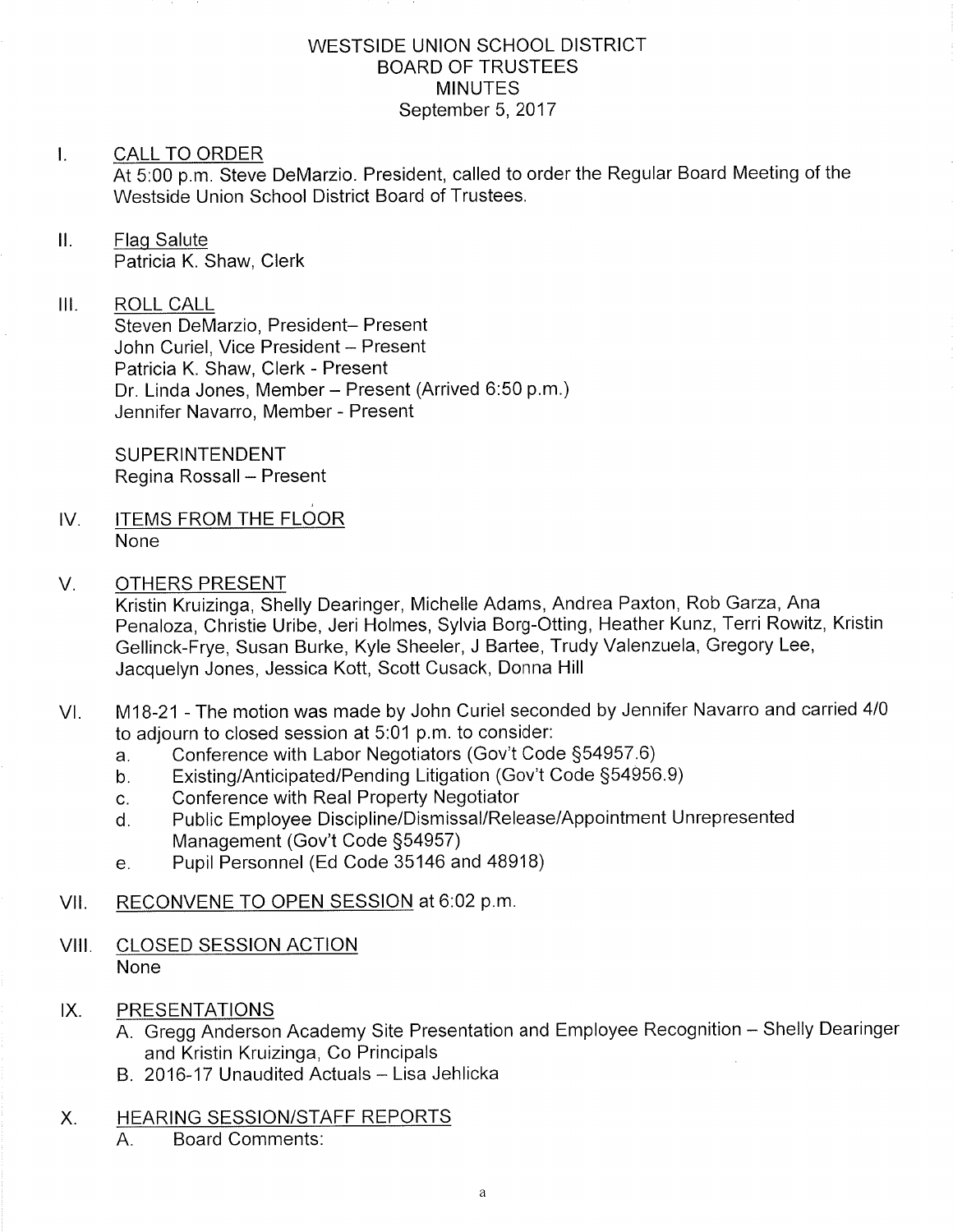#### Minutes Regular Board Meeting September 5, 2017

Jennifer Navarro - Thank you, Gregg Anderson, for your presentation this evening. I am impressed with the size of your PTA. Thank you, Lisa, for the financial report, great job. I toured Esperanza with John last week; I enjoyed visiting the school.

Linda Jones - Good job Gregg Anderson. I am excited that you are engaging your parents in what is going on at your site. Based on everything that I am reading we have started this school year strong

Patricia K. Shaw - Good job, Shelly and Kristin, on your presentation this evening. John Curiel - Welcome back, it's good to see everyone. Thank you, Gregg Anderson, for your presentation; it's nice to see you meeting your goals. Welcome to our new administrators. I visited Cottonwood and Esperanza last week. I was very impressed with each school and their programs. I had a board member from another district join me for my visit to each site as well as Jennifer at Esperanza.

Steve DeMarzio - Good job Gregg Anderson; based on what I am seeing you are working hard on your goals. Congratulations to all the employees who received service pins this evening. I appreciate you including the parents of the FS students in what is happening at your site. The eclipse was 68% totality in the valley, <sup>I</sup>was able to be in an area that was 100% totality; the next eclipse is in April 2024.

- **Staff Reports** B
	-
	- 1. Assistant Superintendent Administrative Services Shawn Cabey<br>a. Gregg Anderson, that was fantastic; thank you very much and great job.
		- b. I gave you a handout on OPEB liability showing the different levels. The only group that is in worse condition than schools is the State of California. We took \$3 million from the general fund to apply toward OPEB.
	- 2. Assistant Superintendent Educational Services Marguerite Johnson
		- a. Congratulations Gregg Anderson. I appreciate your emphasis on equity.<br>b. Lisa, those numbers were impressive.
		-
	- 3. Deputy Superintendent Robert Hughes
		- a. The AVC Tailgate Party is 9123117.
		- b. We had our annual Health Fair last week, it went very well.
		- c. We currently have all of our teacher hires done.
		- d. Gregg Anderson, good job, thank you.
	- 4. Superintendent Regina Rossall

Mrs. Rossall reviewed the following items with the Trustees:

- a. Gregg Anderson, I am very impressed with your presentation how you covered equity goals and SBAC scores. I could see your students had a great time at the eclipse.
- b. We have the upcoming Tailgate Party; our goal is to raise \$12,000.
- c. Marguerite did an excellent job with the Duck Race. There was a nice article on the front page of the paper.
- 
- d. We are busy, a lot going on.<br>e. Robert has been working hard at getting teachers hired.
- f. Thank you Lisa on your presentation, good job.
- g. We have had a good start and will be visiting Cottonwood tomorrow. We have enlarged our group who visits. One person will be looking at the same grade at each school throughout the year.
- XI. PERSONAL APPEARANCES
	- A. Westside Union Teachers Association Representative Bob Dunham, President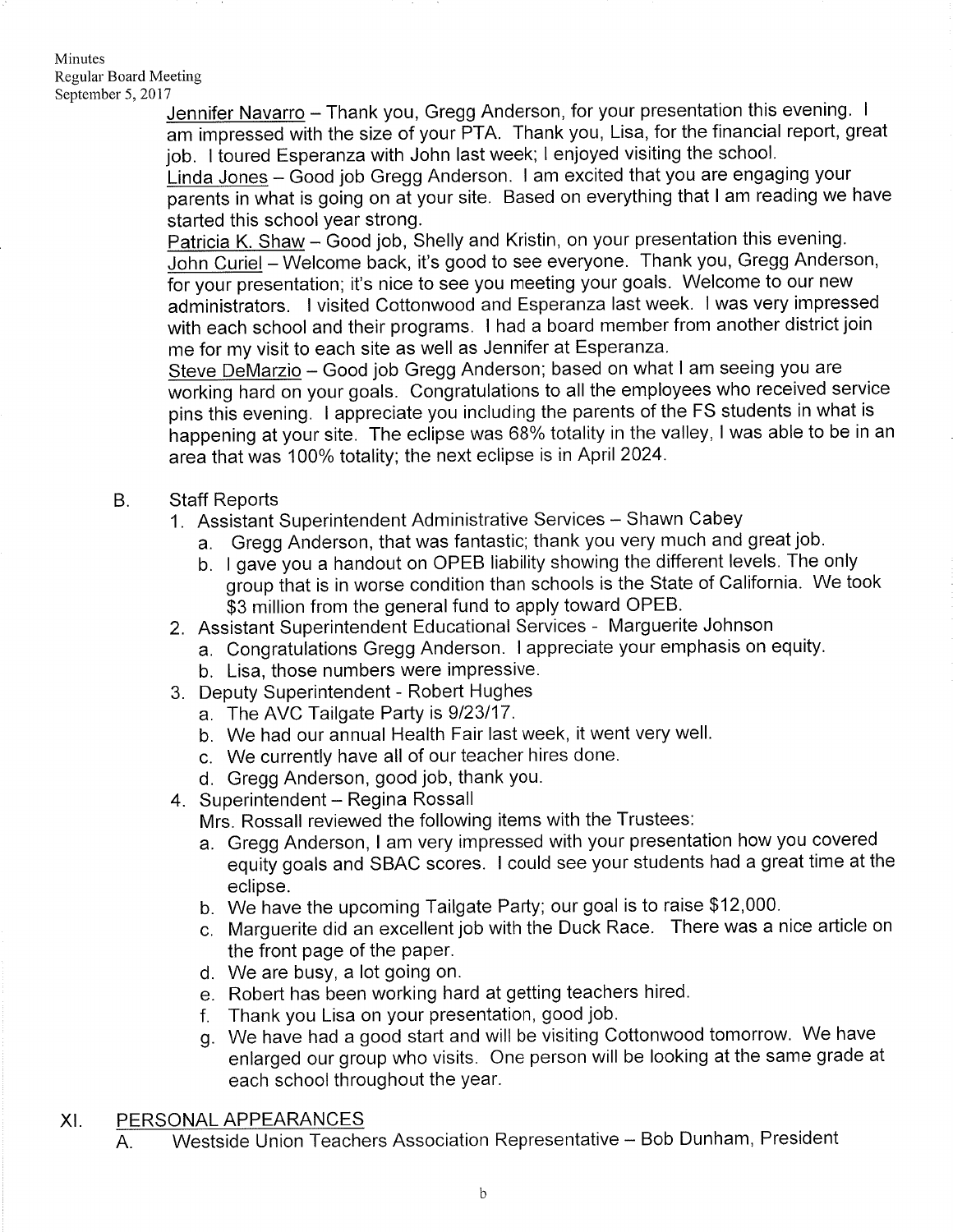Minutes Regular Board Meeting

- September 5, 2017<br>B. California School Employee Association Representative Jeri Holmes, President<br>C. Parent Teachers Association Representative<br>D. WAVE Representative Patricia Shaw and Robert Hughes
	-
	- - AVC Tailgate September 23, 2017
- XII. **ITEMS FROM THE FLOOR Continued** None
- XIII. PUBLIC HEARING None

## XIV. BUSINESS SESSION

- 
- A. Organizational/Governance<br>1. M18-22 Item 1. Approval of the amended agenda of the Regular Board Meeting of September 5,2017, as submitted. The motion was made by John Curiel seconded by Patricia K. Shaw and carried 5/0.
- 2. M18-23 Items  $2a 2f$ . The motion was made by John Curiel seconded by Patricia K.<br>Shaw and carried 5/0 to approve the consent agenda.
	- Shaw 20 to approve the Regular Meeting on August 15, 2017<br>19 Tundraising Authorizations 2c Personnel Report 2d Purchase Orders
	-
	-
	-
	-
	-
- 2e Consultant/Contract Agreement Schedule<br>2f Conference/Workshop Schedule<br>3. ltem 3. The motion was made by seconded by and carried 0/0 to approve the revised Conflict of Interest Code. - PULLED BY ADMINISTRATION<br>4. ltem 4 - Discussion Item
- - . Board Governance

# XV. EDUCATIONAL SERVICES

- 5. M18-24 Item 5. The motion was made by John Curiel seconded by Linda Jones and carried 5/0 to approve the Title lll Plan
- M18-25 ltem 6. The motion was made by John Curiel seconded by Linda Jones and carried 5/0 to approve the first and final reading of revised Board Policy 5030, Student Wellness. 6

# XVI. PERSONNEL

- M18-26 ltem <sup>7</sup>. The motion was made by John Curiel seconded by Jennifer Navarro and carried 5/0 to approve the Revised Provisional lntern Permits (PlP). 7
- M18-27 Item 8. The motion was made by John Curiel seconded by Jennifer Navarro and carried 5/0 to approve the Short Term Staffing Permits (STSP). B
- M1B-28 ltem 9. The motion was made by John Curiel seconded by Linda Jones and carried 5/0 to approve the Memorandum of Understanding 18-01, between Westside Union School District and Westside Union Teachers Association (WUTA): Article <sup>1</sup>1.6.4.1, Personal Necessity Leave. o
- XVII. BUSINESS